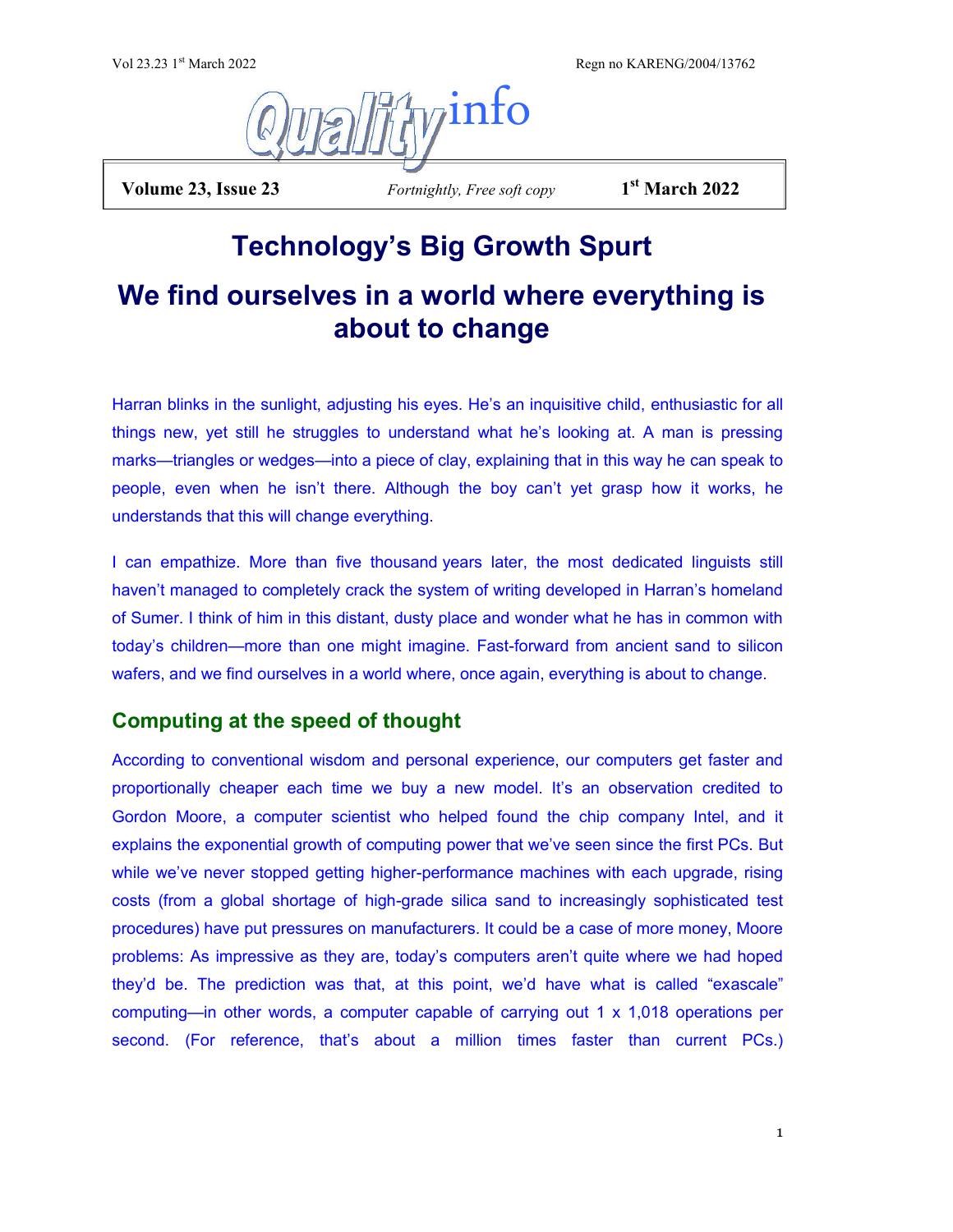The world's top supercomputers are now reaching this speed, with eyes on China's latest supercomputer, Tianhe-3. Factors like dealing with 2020's global health pandemic may have pushed back the emergence of a bona fide exascale supercomputer, but they may also have accelerated participation in community projects like [folding@home,](https://foldingathome.org/?lng=en-US#downloads) which networks personal computers to harness their combined exascale processing power. Though we may never see these speeds on our individual devices, increased processing power is now being combined with new methods of computing that focus on resource efficiency, meaning that the amount of information we can process, and the speed at which we can do it, continues to grow.

## **Standards' guiding hand**

In addition to giving scientists a tool to help crack mysteries like Covid-19 and climate change, exascale processing will represent an achievement far beyond simply confirming Moore's forecast. Scientists believe that at exa-speeds, the computer has about the [same](https://www.frontiersin.org/articles/10.3389/fninf.2018.00002/full)  [neural processing power as the human brain,](https://www.frontiersin.org/articles/10.3389/fninf.2018.00002/full) opening up new horizons in machine learning.

Computers could soon be simulating behavior and pondering problems in a way that we once believed to be uniquely human. The new era of machine learning flips the idea of computer as giant calculator on its head. We're moving from "tell me how much" to "tell me why, and when." Instead of being fed numbers and a series of rules with which to crunch them, machine-learning algorithms are fed answers (data) in the hope that they can see the patterns, or rules, that generated them.

# Computers could soon be simulating behavior and pondering problems in a way that we once believed to be uniquely human

Blurring the distinctions between emotion and thought, ideas and information, substantial and virtual, is just around the corner. What it means in real terms is that many technologies in late infancy, from AI to unbreakable cryptography, could be about to go through a massive growth spurt, locking themselves in their rooms to play loud music and hang out with weird friends.

Let's not panic. Much as Harran navigated the travails of adolescence and learnt to write cuneiform with the help of expert knowledge and straightforward guidance, ISO standards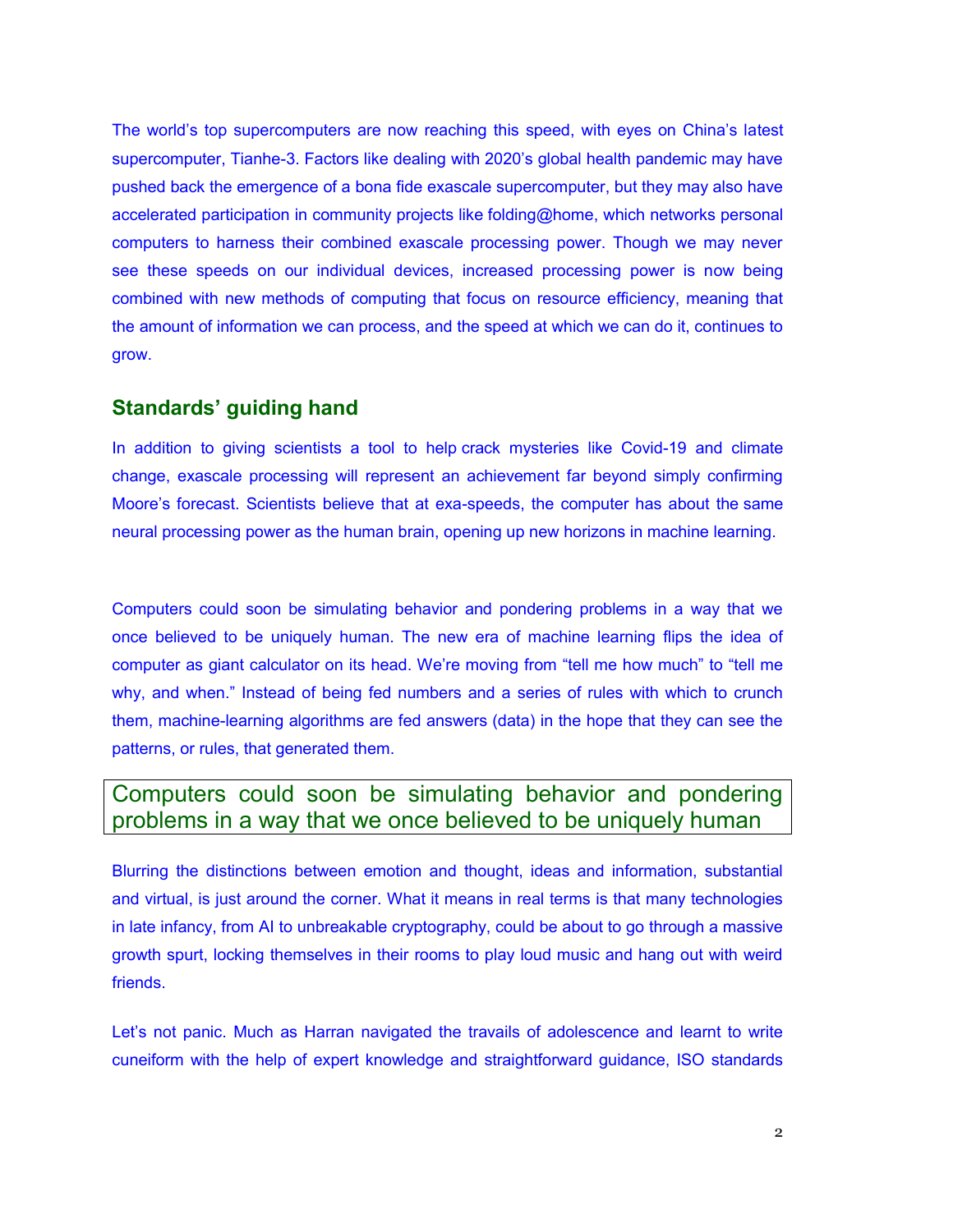are there to help us move from potential to practice. We can manage the techsplosion, turning it from firestorm to fireworks.

### **The game changers**

The stakes have seldom been higher. We're living through a period of unprecedented expansion as tech colonialists scramble for digital supremacy. The dawn of the internet paved the way for the rise of social media and data capitalism. During the last decade, giant companies have grown to define and dominate new spaces with unprecedented speed. The challenge for the next generation of would-be unicorns is to gallop into the fields opened by new technologies and fill them with services, applications, and products so significant that, beyond just offering greater consumer choice, they completely tear up the rule book.

Previous game changers, like Facebook and Google, have redefined everyday human experience. Others, like Uber and Amazon, have irreversibly disrupted it. So, while we aren't going to be making predictions on which horses to back, we have singled out a couple of the leaders that will alter the way that we live and work. These are the areas where standards will help us to nurture our tech-driven world from awkward adolescence to inclusive, sustainable maturity. Standing gawkily above the rest of the high-school class is artificial intelligence (AI).

A 2018 report by the European Commission's Joint Research Centre (JRC) concludes that "the digital transformation of society has just begun: AI is central to this change and offers major opportunities to improve our lives." With clear echoes of ISO's own vision of making life better through standards, it's no surprise that AI, and its associated areas of machine learning, is a hot item for Wael William Diab, chair of the joint ISO and IEC artificial intelligence team. He's unambiguous in noting that, without standards, nothing can happen: "Standardization is essential to artificial intelligence and its wide adoption across the world."

#### **Artificial intelligence**

Although pop culture may envisage a future of cyborg assistants and intellectual engagement with circuit-board brains, the fact is that AI is already powering a whole raft of decision-making technologies, from medical diagnosis to meteorology to self-driving cars. It's one of the foundational technologies that already underpins the promise of many lifechanging applications.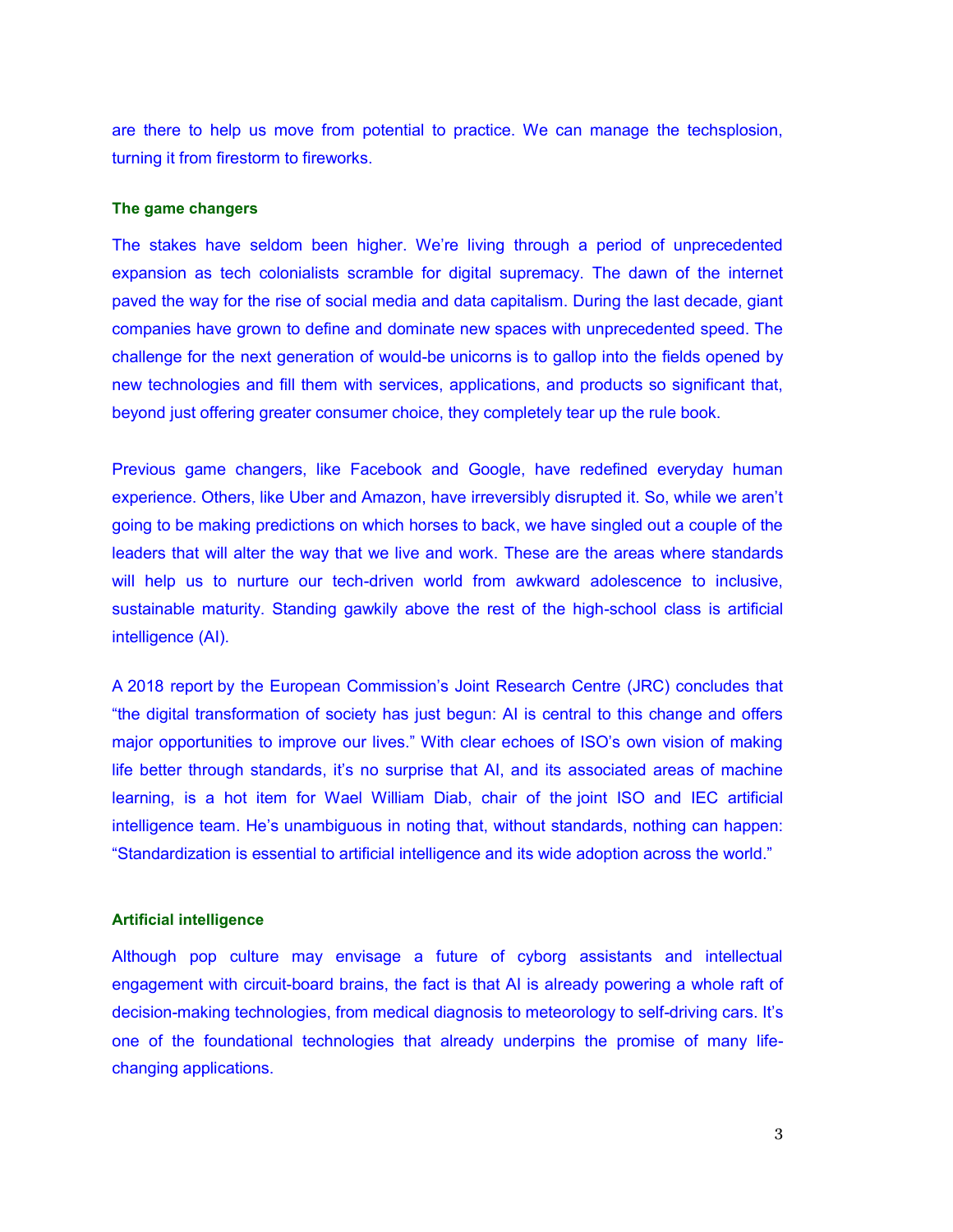There are many things to consider, with questions of trust, ethics, and digital sovereignty drawing comment from futurologists and philosophers as much as tech experts. International standards are helping to provide answers to both sides of the question. A recent technical report looked into the factors that can affect the trustworthiness of systems providing or using AI, while more than 20 standards currently under development, covering everything from big-data reference architecture to governance to concepts and terminology, are helping to bring this area to life.

Standards are recognized, on both sides of the Atlantic and around the world, as being a core part of AI. As early as 2016, the Obama administration in the United States published a series of reports specifically identifying use of standards as a key priority to keep AI development on course. Meanwhile, the JRC report identifies a further role for standards, stating that "we should think of designing AI applications that are 'transparent, comprehensible, monitorable, and accountable by design,' backed up by frameworks for auditing and evaluating with agreed international standards."

Taking human factors into account is essential when dealing with a technology that will have a lasting and fundamental effect on people's lives

So where will we see the differences? The answer is that, if it's done right, we'll have to look hard indeed to see the AI behind the changes that are coming. There's a role here for standards, too, as a tool for regulators who are under enormous pressure to get it right from the outset. The European Commission report underlines this fact when it says "the first difficulty when deciding about the most appropriate regulatory framework for AI is to anticipate the impact it may have on society. The second is to cope with the pace of AI advances."

Taking human factors into account is essential when dealing with a technology that will have a lasting and fundamental effect on people's lives. It's not easy to envisage how it will play out, but cities provide a good example of how these elements will interact and operate, fusing cultures, ideas, people, life, and work with technology that will change the way that we've been doing things for a millennia.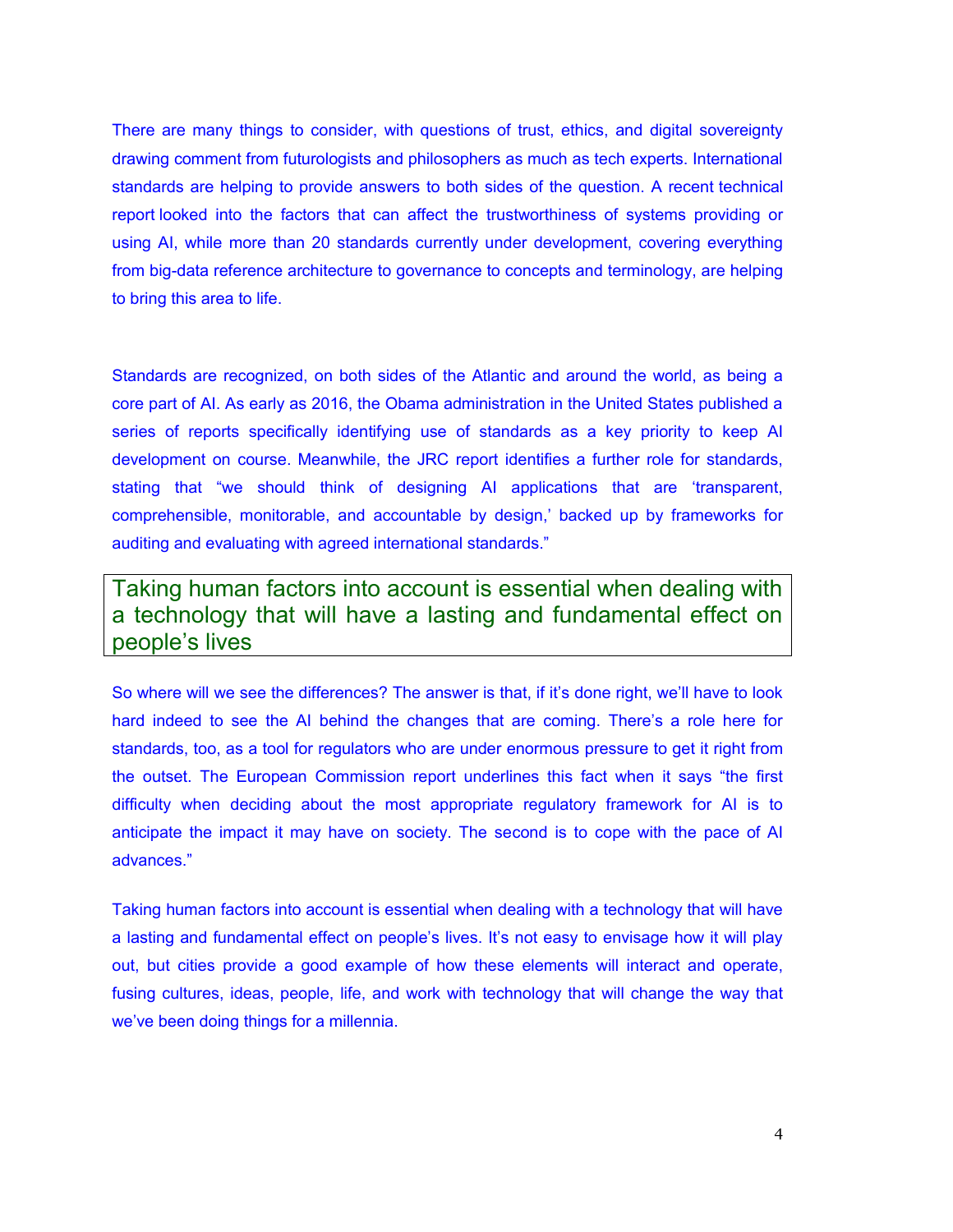#### **The long and bumpy road**

Back to the Sumerians, in a roundabout way. Harran was one of the first humans to walk on paved streets. The creation of paving, drainage, and infrastructure moved civilization from the idea of loosely formed settlements toward the intentional creation of cities. It was another moment where small developments triggered massive changes.

It's fitting that pavement itself constituted one of the factors that accelerated the world down the road called progress. Despite its twists, turns, and checkpoints, we're still on that road today, bracing ourselves for another dizzying burst of acceleration. Even if 2020 has unhitched some of the horses, the chariots of smart technology are still speeding ahead. It may be too early to say, but it seems that the Covid-19 pandemic has triggered re-evaluation and reconfiguration, forcing global cities everywhere to re-examine the way we live together.

Today, the majority of the world population lives in a city—about 55 percent. That proportion has been growing steadily since the 1980s and doesn't look set to slow any time soon. In fact, the UN reckons that by 2050, seven out of every 10 people will be urbanites. Fundamentally, that's because city living makes sense, especially on a planet where resources are getting scarcer while consumption skyrockets. Cities can unite work, living, education, and leisure in a single place, reducing the need to move about and enabling more efficient, collective use of resources, from heat and light to Wi-Fi.

Urban planners understand that to keep cities fit for purpose, a joined-up approach is needed. But how to consider and account for the differing needs of 10, 20, or 30 million people living side by side? Data-driven analysis of what residents need, and when they need it, combined with the power of connectivity, is one of the key concepts behind the emergence of the first smart cities. The idea isn't new, with the international standard defining smart city concepts published back in 2017. But now we're at a point where those concepts are fast becoming necessary realities.

### **Putting people first**

Smart cities don't represent a foundational technology in themselves. Instead, they combine recent and emerging technologies; in particular, always-on connectivity, via AI and the internet of things. In a societal sense, though, smart cities are true game changers. By combining options for green transport, from contactless-pay electric mobility to ridesharing and even old-fashioned walking, properly configured smart cities will be quieter, cleaner, and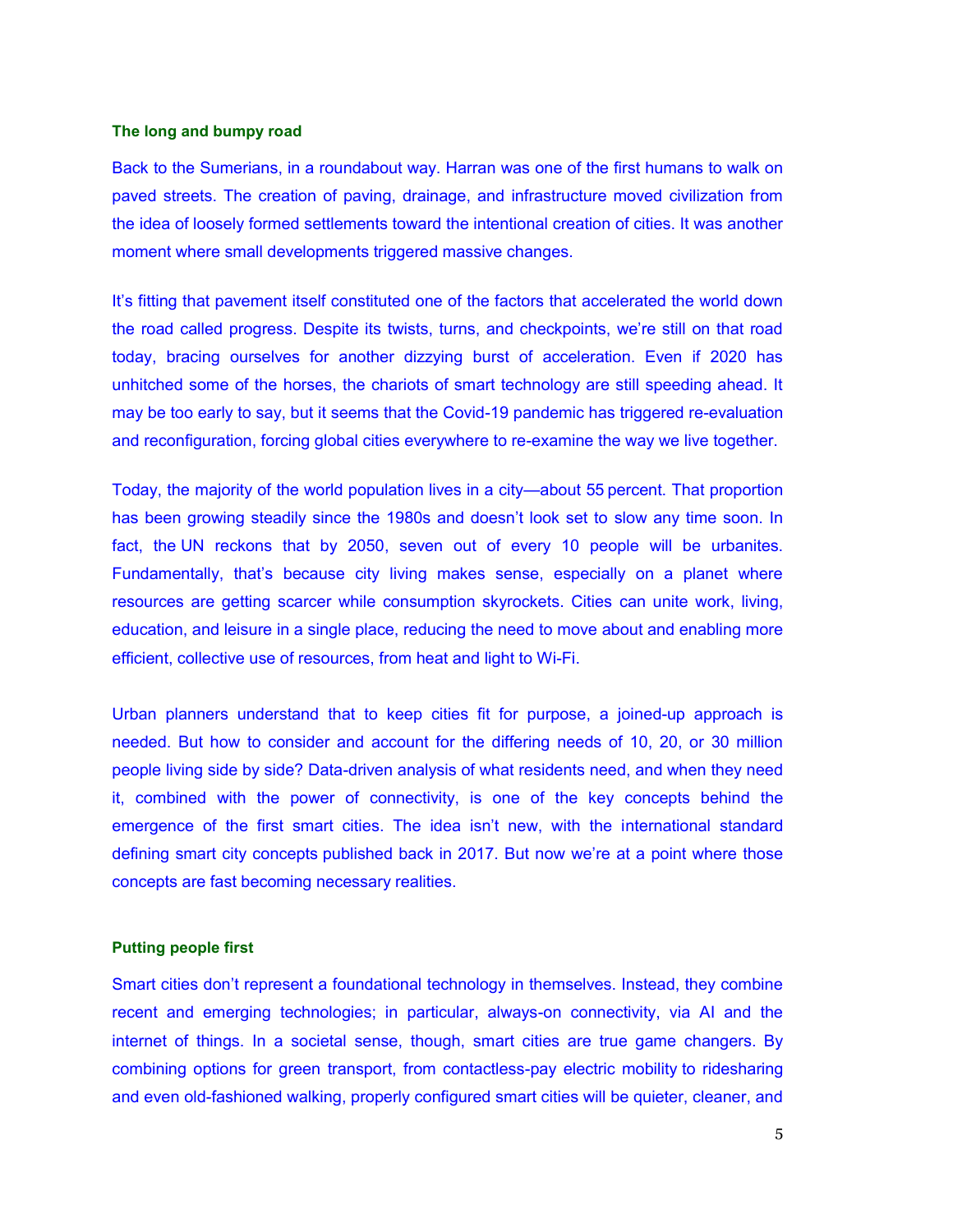healthier. By understanding what people actually do (as opposed to what planners think they should do) and enabling access on demand, capacity can be managed when it comes to public services. This strategy also delivers efficiency and value for money. In a smart city, queuing in a government office to renew a permit or query a bill should be a thing of the past. It's about providing people with alternatives that work for them, while at the same time offering incentives to change behaviors that simply won't be sustainable in the future.

# ISO standards can be applied to answer many of the questions about how we want to live and work

ISO standards on smart cities bring clarity and offer options. For example, standards that cover the basics of terminology ensure that everyone is having the same conversation, even if there's no single formula for a smart city. Most locations won't have the luxury of starting from scratch, and many of the longest-established cities face similar challenges around infrastructure that was designed for a different era. As we look at ways to improve, ISO standards can be applied to answer many of the questions about how we want to live and work, questions that have become more pressing in the light of the Covid-19 pandemic.

### **A road map for shared success**

While new technology is always greeted with moderating voices that range from wishful thinking to outright panic, few of the predictions come to pass. That means that fewer still can be reliably acted upon.

Perhaps the best we can hope for is an open conversation and a shared trust in the value of humanity. This relies on goodwill and a generous pinch of optimism. But there are more concrete reasons why I'm hopeful for the current generation of Harrans. They will be guided by a multilateral outlook, following established rules and clear procedures set at a global level.

Standards help achieve this while creating a basis for ongoing innovation and the widest participation possible. ISO's catalog of more than 20,000 standards means that, far from starting at square one each time, both new and established interests can coexist on a level playing field. It's a proven system built on international work and consensus, and it provides a place where innovators can nurture their ideas. Secure in the knowledge that the fundamentals are covered by international standards, 100 percent of efforts can be directed to developing distinctive products, a competitive edge, and technology that works for everybody.